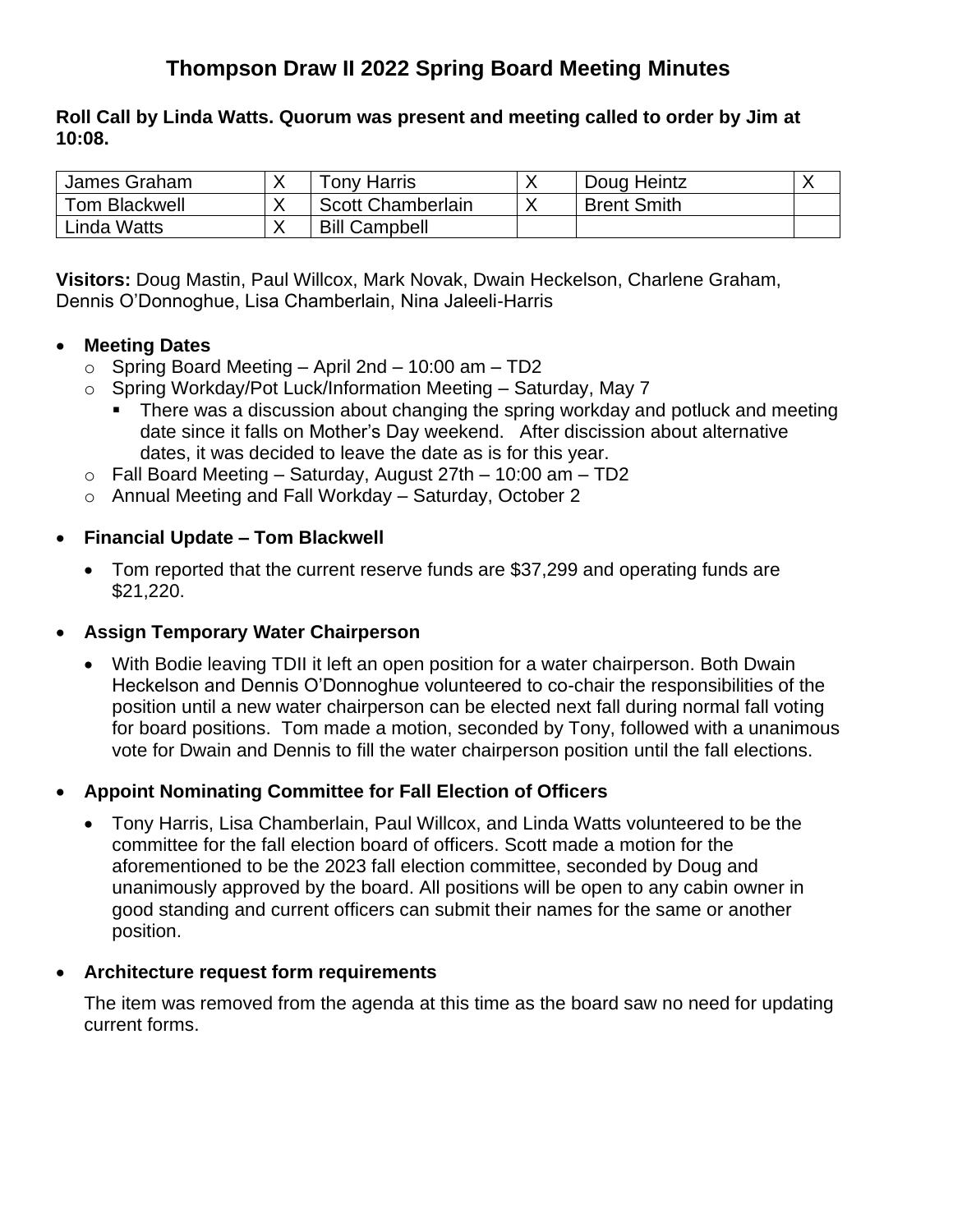# **Thompson Draw II 2022 Spring Board Meeting Minutes**

# • **Spring Work Day**

- $\circ$  Appoint Work Day Supervisor Lisa Chamberlain volunteered to be the supervisor for the spring workday
	- **Prioritize Scope of Work**
		- Ditches
		- Common areas
		- General Road Damage repair
		- Doug Heintz volunteered to again pressure wash the outside pumphouse buildings and the inside of the small building. After that, the building can be assessed to see if another coat of stain is required.
		- Remove APS cut trees & trees down between Harris and Willcox cabins
		- Large tree stumps will have to be taken to the landfill on Hwy 87

#### o **Assign potluck coordinator**

- $\circ$  Assign Pot Luck Chef Jim contacted John Diana and he agreed to be lead chef again.
- $\circ$  Menu the board decided the HOA will provide burgers, brats, and hot dogs (with fixings) and the cabin owners would provide everything else for a delicious potluck.
- $\circ$  Coffee and Donuts Dennis volunteered himself and Nancy to make the coffee and bring donuts or other scrumptious items to fuel us in the morning workday.
- o Mark Novak requested that a large standalone firepit be available for the Friday night get together so neighbors don't have to leave so early once the BBQ pit is closed. After discussion, Doug made a motion, seconded by Scott, and unanimously approved by the board to purchase a large standalone firepit so neighbors can continue to visit. Mark volunteered to purchase the firepit. It can be stored in a pumphouse building.

## • **Committee on updates for CC&Rs and By-Laws – Linda**

• Scott made a motion, seconded by Tony and unanimously passed to form a subcommittee consisting of Lisa Chamberlain, Tony Harris, Mark Novak, Chris Heintz, and Linda Watts to review and make recommendations to the CC&Rs and By-Laws.

## • **Define purpose and establish guidelines for proper uses of the slash pit**

- This item was added by a board member who is no longer in TDII. The board did discuss that a metal sign should be purchased and placed by the pumphouse or on a tree. Doug made a motion, seconded by Scott and unanimously approved by the board to purchase the metal sign with the slash pit rules. Lisa Chamberlain volunteered to procure the sign.
- **Supplemental volunteer workdays –** was removed from the agenda for this meeting
- **Ramada Structure** was removed from the agenda for this meeting
- **Tractor/Skid –** was removed from the agenda for this meeting